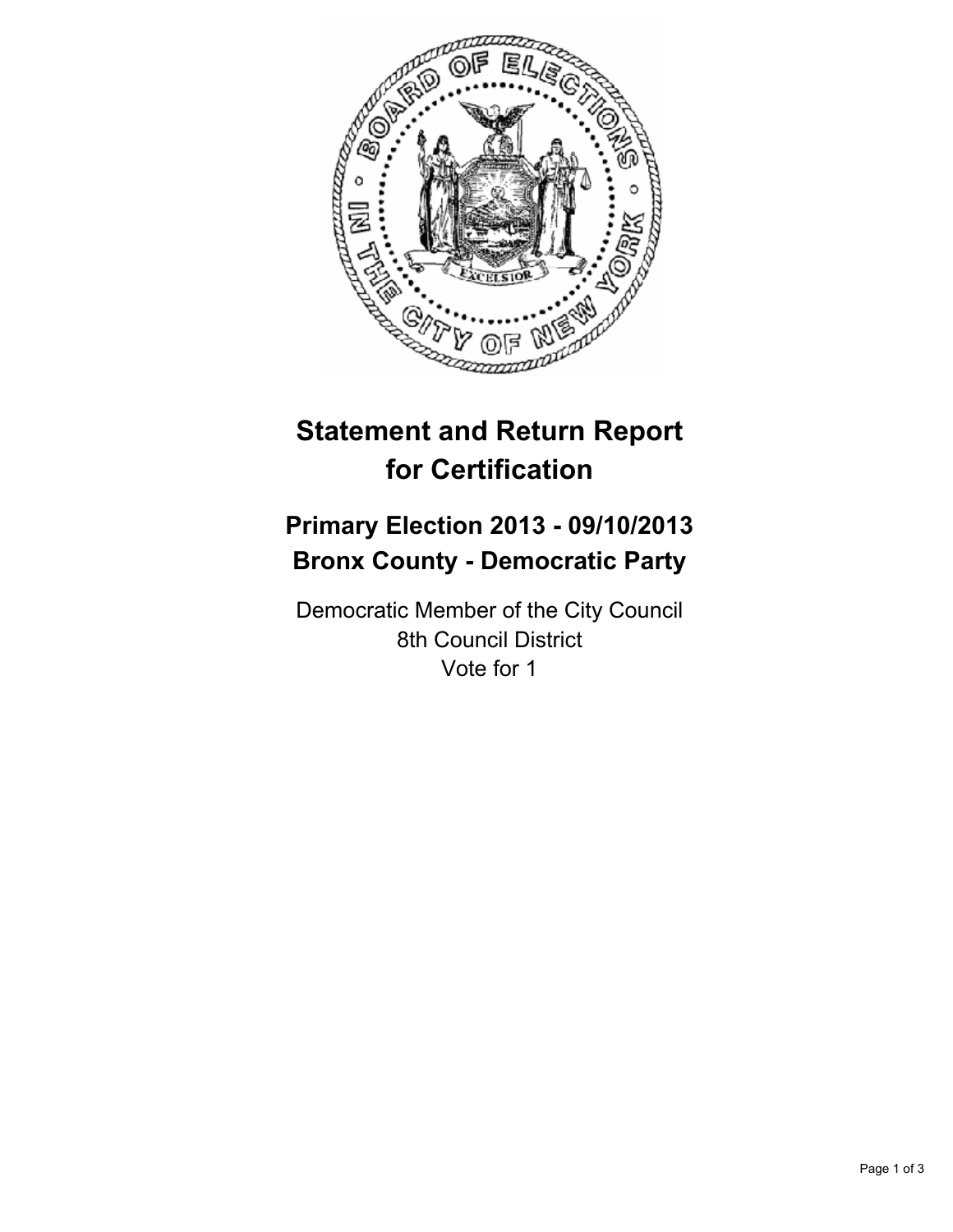

## **Assembly District 77**

| <b>EMERGENCY</b>             |     |
|------------------------------|-----|
| ABSENTEE/MILITARY            | 8   |
| <b>FEDERAL</b>               | 0   |
| SPECIAL PRESIDENTIAL         | 0   |
| <b>AFFIDAVIT</b>             | 9   |
| RALINA CARDONA               | 45  |
| <b>SEAN GARDNER</b>          | 30  |
| <b>GWEN GOODWIN</b>          | 41  |
| <b>TAMIKA HUMPHREYS</b>      | 60  |
| <b>MELISSA MARK-VIVERITO</b> | 78  |
| EDWARD N. SANTOS             | 63  |
| <b>Total Votes</b>           | 317 |

#### **Assembly District 84**

| <b>EMERGENCY</b>             | 102      |
|------------------------------|----------|
| ABSENTEE/MILITARY            | 65       |
| <b>FEDERAL</b>               | 0        |
| SPECIAL PRESIDENTIAL         | $\Omega$ |
| <b>AFFIDAVIT</b>             | 72       |
| RALINA CARDONA               | 928      |
| <b>SEAN GARDNER</b>          | 247      |
| <b>GWEN GOODWIN</b>          | 360      |
| <b>TAMIKA HUMPHREYS</b>      | 457      |
| <b>MELISSA MARK-VIVERITO</b> | 907      |
| EDWARD N. SANTOS             | 736      |
| <b>Total Votes</b>           | 3,635    |

### **Assembly District 85**

| <b>EMERGENCY</b>             | 0   |
|------------------------------|-----|
| ABSENTEE/MILITARY            | 5   |
| <b>FEDERAL</b>               | 0   |
| SPECIAL PRESIDENTIAL         | 0   |
| AFFIDAVIT                    | 8   |
| RALINA CARDONA               | 35  |
| <b>SEAN GARDNER</b>          | 8   |
| <b>GWEN GOODWIN</b>          | 7   |
| <b>TAMIKA HUMPHREYS</b>      | 23  |
| <b>MELISSA MARK-VIVERITO</b> | 34  |
| EDWARD N. SANTOS             | 41  |
| <b>Total Votes</b>           | 148 |
|                              |     |